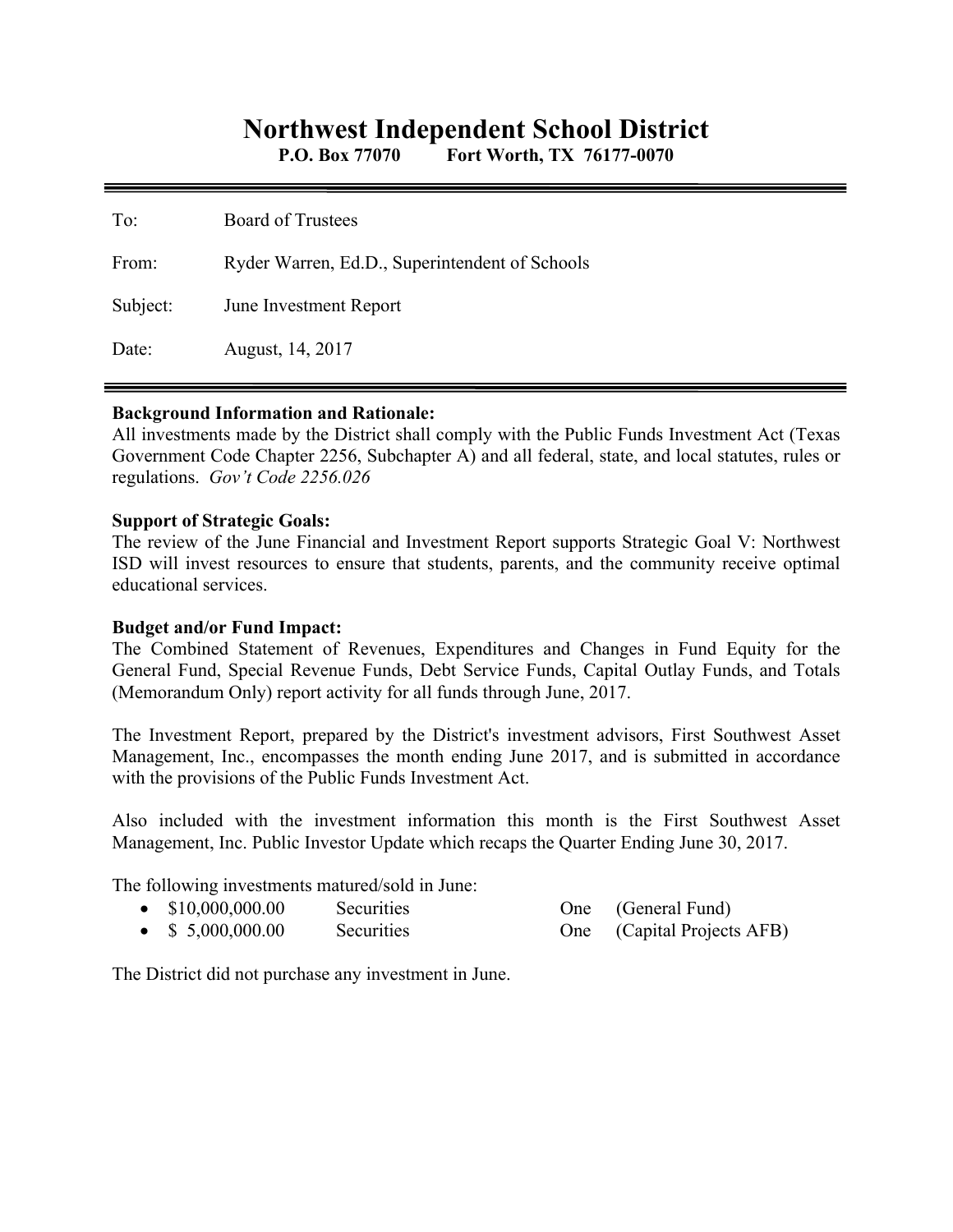Investments for the District's General Fund, Debt Service Funds, Capital Projects Funds, and Internal Service Funds total \$264,201,618.41 as of June 30, 2017.

|                               | Yield<br>to     |                     |
|-------------------------------|-----------------|---------------------|
| <b>Fund</b>                   | <b>Maturity</b> | <b>Market Value</b> |
| General Fund                  | 0.769%          | \$78,254,187.02     |
| Special Revenue Funds         | 0.835%          | 1,662,925.57        |
| Debt Service Funds            | 0.789%          | 38,765,458.98       |
| <b>Capital Projects Funds</b> | 0.914%          | 111,915,561.94      |
| Capital Projects Funds - AFB  | 0.769%          | 33,603,484.90       |
| Total                         | $0.834\%$       | \$264,201,618.41    |

Board Policy states that, "The investment portfolio shall be diversified in terms of investment instruments, maturity scheduling, and financial institutions to reduce risk of loss resulting from over concentration of assets in a specific class of investments, specific maturity, or specific issuer."

The District portfolio is diversified in terms of **investment instruments**.



| Portfolio Composition by Security Type |        | Portfolio Composition by Issuer |        |
|----------------------------------------|--------|---------------------------------|--------|
| Local Government Investment Pool       | $31\%$ | Treasury                        | 29%    |
| Certificates of Deposit                | $7\%$  | <b>FHLB</b>                     | $8\%$  |
| <b>Bank Deposit</b>                    | 12%    | <b>FNMA</b>                     | $11\%$ |
| Treasury                               | 29%    | Compass                         | 12%    |
| <b>Agency Bullet</b>                   | 17%    | TexPool                         | 31%    |
| Agency Disco                           | $4\%$  | Woodhaven                       | 3%     |
|                                        |        | Other Issuers                   | $6\%$  |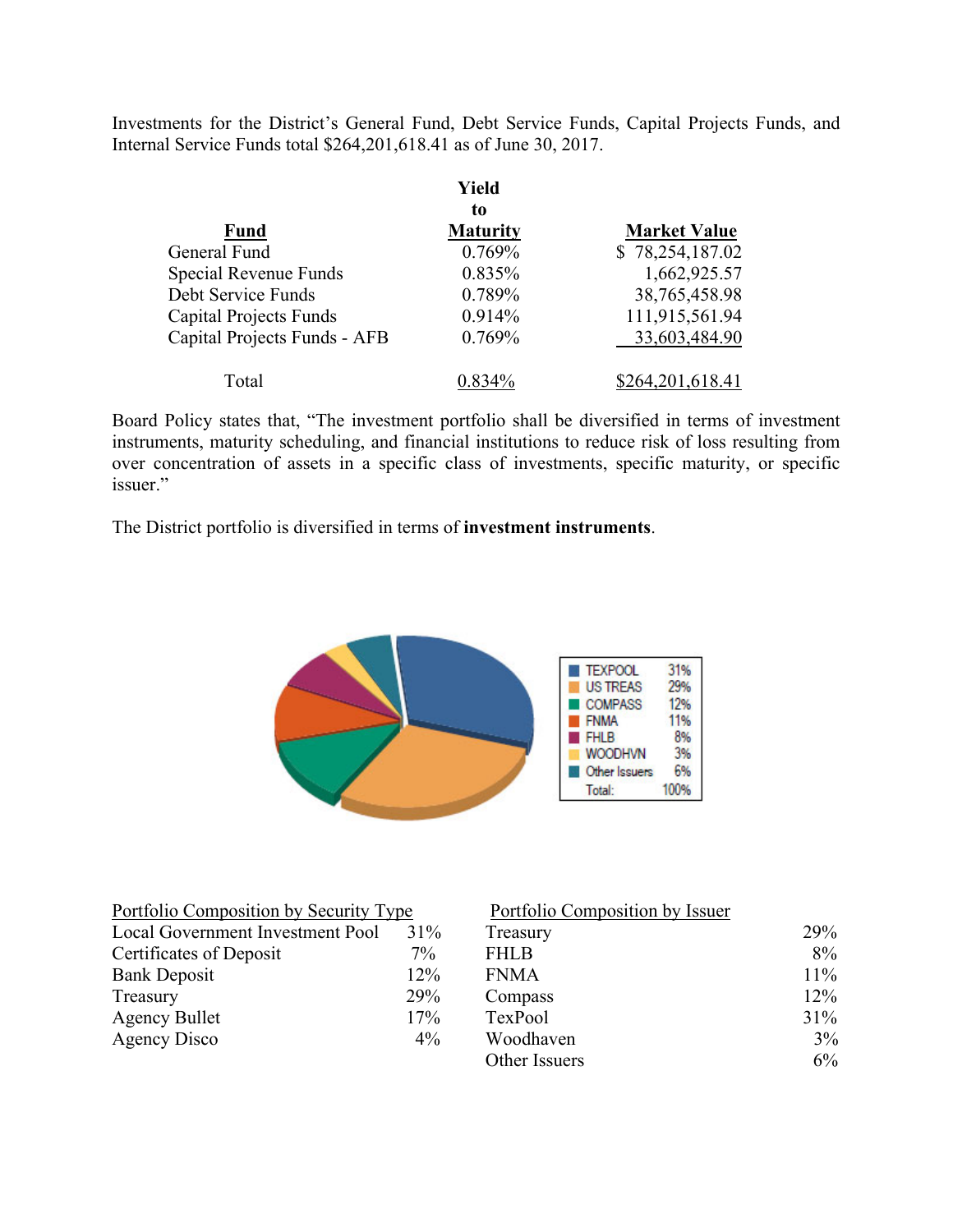

The District portfolio is diversified in terms of **maturity scheduling:** 

# **Maturity Schedule**

| Overnight       | 44% | \$115,127,334.67 |
|-----------------|-----|------------------|
| $0-3$ Months    | 22% | \$57,983,505.00  |
| $3 - 6$ Months  | 20% | \$52,542,899.79  |
| $6 - 12$ Months | 15% | \$38,547,878.95  |

The District portfolio currently under performs all the **benchmark comparisons**.



Note 1: CMT stands for Constant Maturity Treasury. This data is published in Federal Reserve Ratistical Release H15 and represents an average of all actively traded Treasury securities having that time remaining undimaturi ase H.15 and r Note 2: Benchmark data for TexPool is the monthly average yield.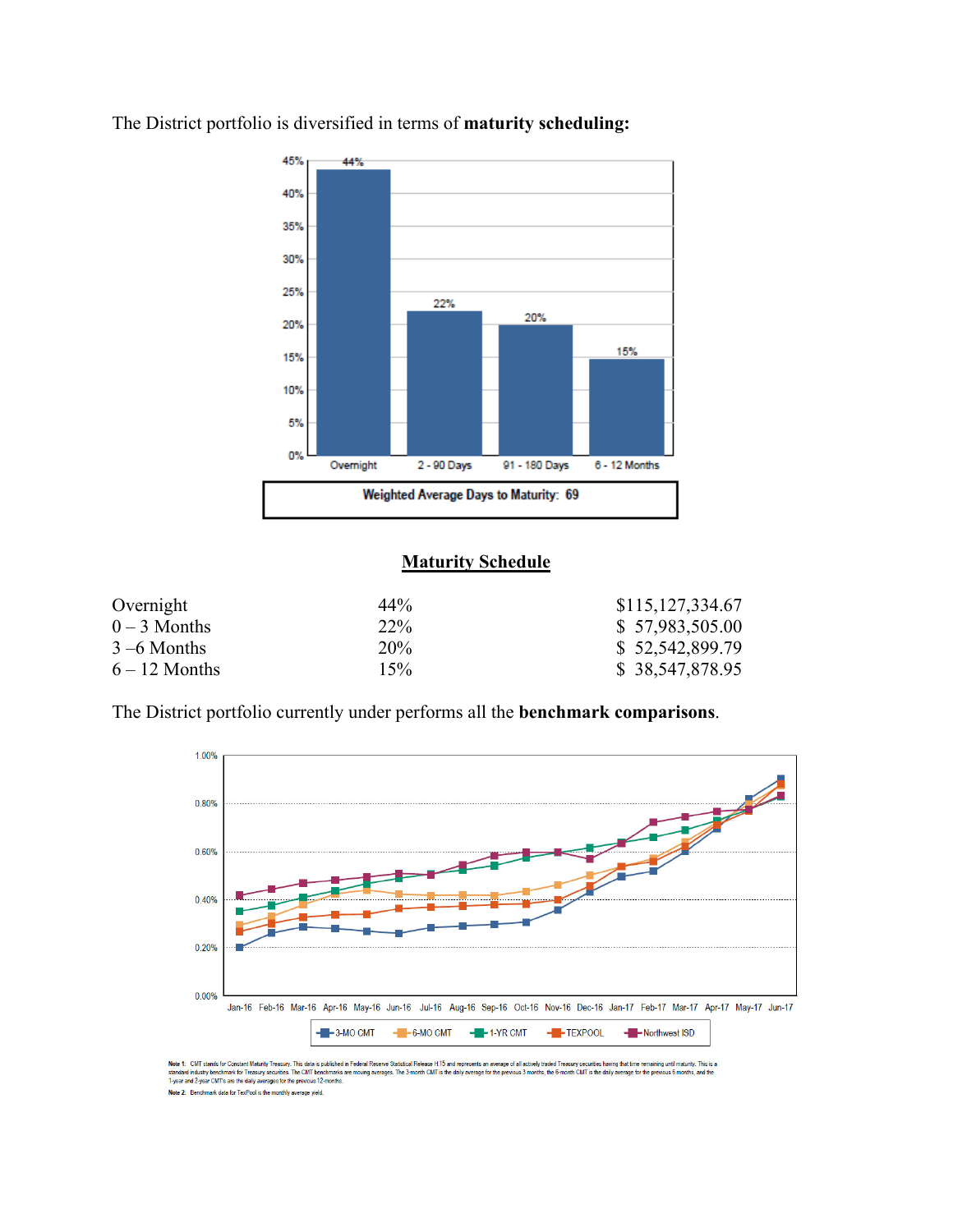

## The **TexPool Economic & Market Commentary for July, 2017**, notes that,

## **The quickening pace of rate hikes**

After years of the same ultra-low rate of zero to 25 basis points, the three hikes the Federal Reserve (Fed) has made in the last six months seems like a stock car race. The conversation about monetary policy isn't whether more rate increases are coming, but how many and how fast.

We see the Fed continuing down the rate normalization track. June's 25 basis-point increase of the target fed funds rate range to 1-1.25%—the third such increase since mid-December 2016 had been priced into the markets. What was a bit of surprise was the specificity of the balance sheet reduction plan the Fed announced with the policy statement after the June Federal Open Market Committee meeting, which likely was done to appease the bond market and avoid a repeat of 2013's taper tantrum. The Fed said it will start removing \$6 billion of Treasury bills and \$4 billion of mortgage-backed securities (MBS) off its balance sheet each month, gradually raising the amount to \$30 billion of Treasuries and \$20 billion of MBS—\$50 billion total—over a six-month period. It didn't say when it will initiate the plan, but we wouldn't be surprised to see it come in the third quarter of this year, before the likely additional rate increase.

One point the Fed has made clear in the last few weeks is that, despite headline and core inflation gauges that have rolled over and economic data that has reflected some softening, it is moving ahead with policy normalization. New York Fed President William Dudley, vice chair of the policy-setting Federal Open Market Committee, last week said he sees no signs the Fed's actions have harmed the economy. The reality is a 2% target funds rate is considered neutral and we are nowhere near that. Actually, in our opinion, describing the Fed's actions as "tightening'' when rates are still historically very low is a misnomer. It is better characterized as the central bank being less accommodative.